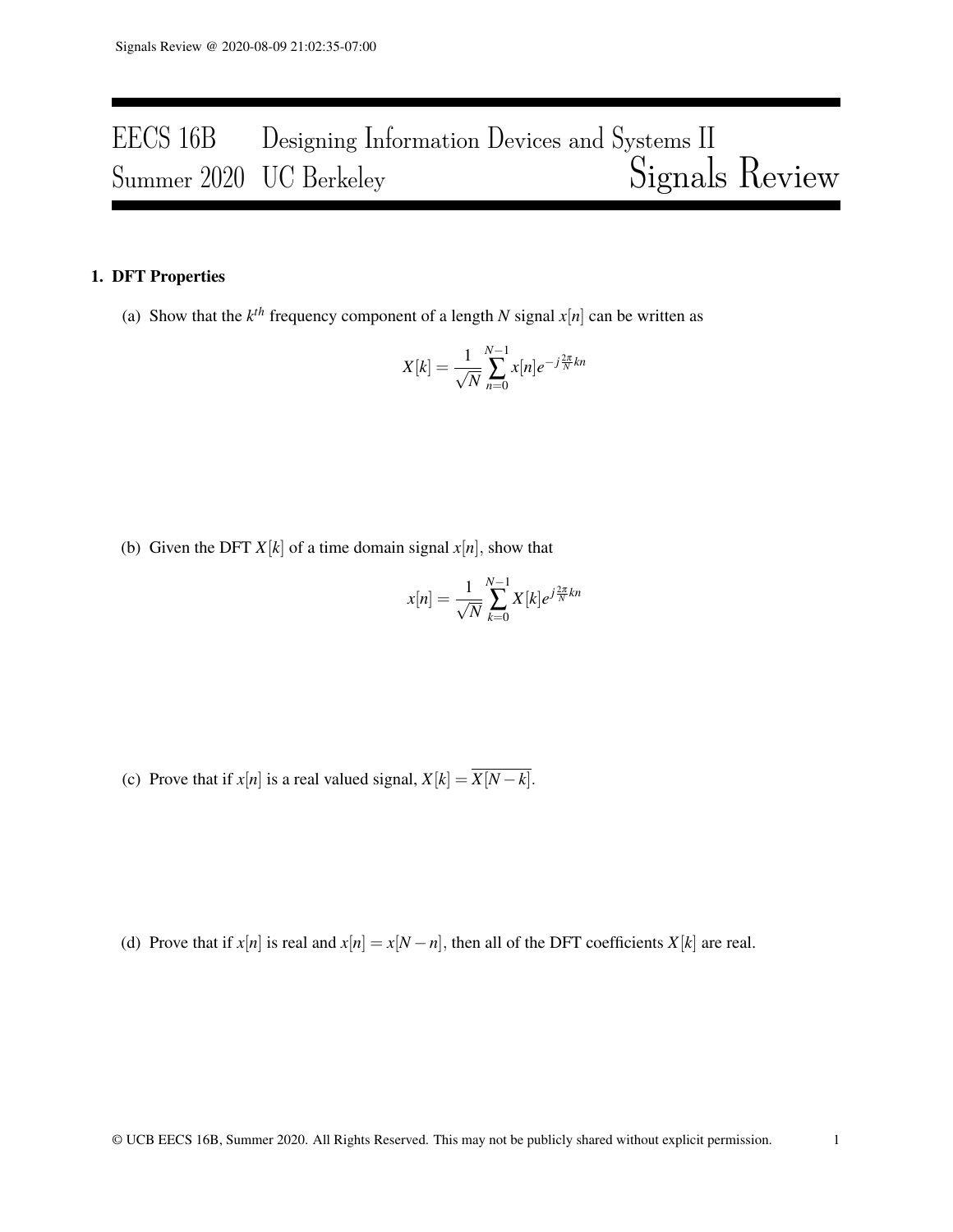# 2. DFT Basics

Compute the 5 point DFT of the following signals

$$
(a) x_1[n] = \begin{bmatrix} 0 & 1 & 0 & 0 & 0 \end{bmatrix}.
$$





© UCB EECS 16B, Summer 2020. All Rights Reserved. This may not be publicly shared without explicit permission. 2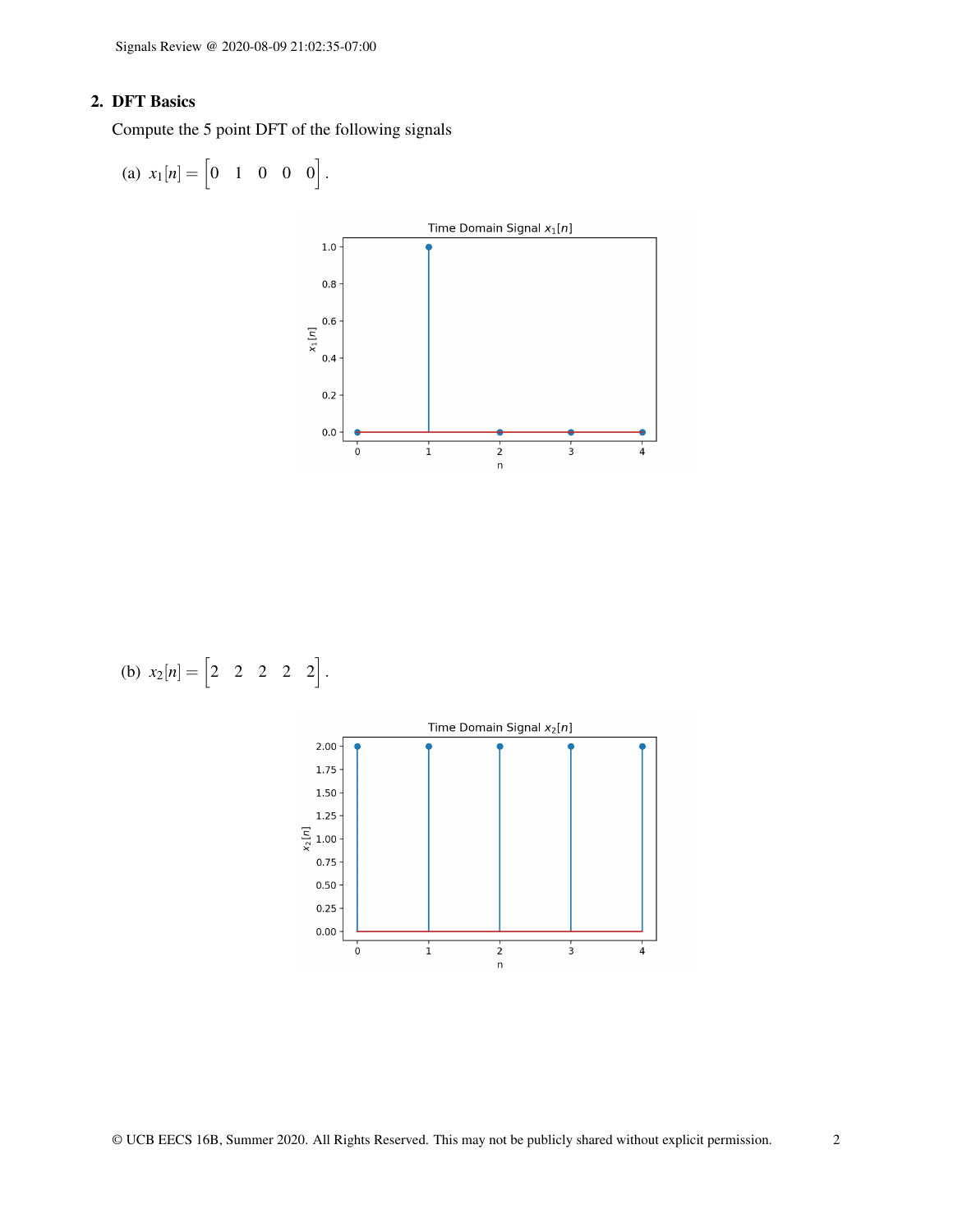$$
(c) \ x_3[n] = \sin\left(\frac{2\pi}{5}n\right).
$$



Now compute the 5 point inverse DFT given the following frequency components

(d)  $X_4[k] = \begin{bmatrix} 0 & 1 & 0 & 0 & 0 \end{bmatrix}$ .

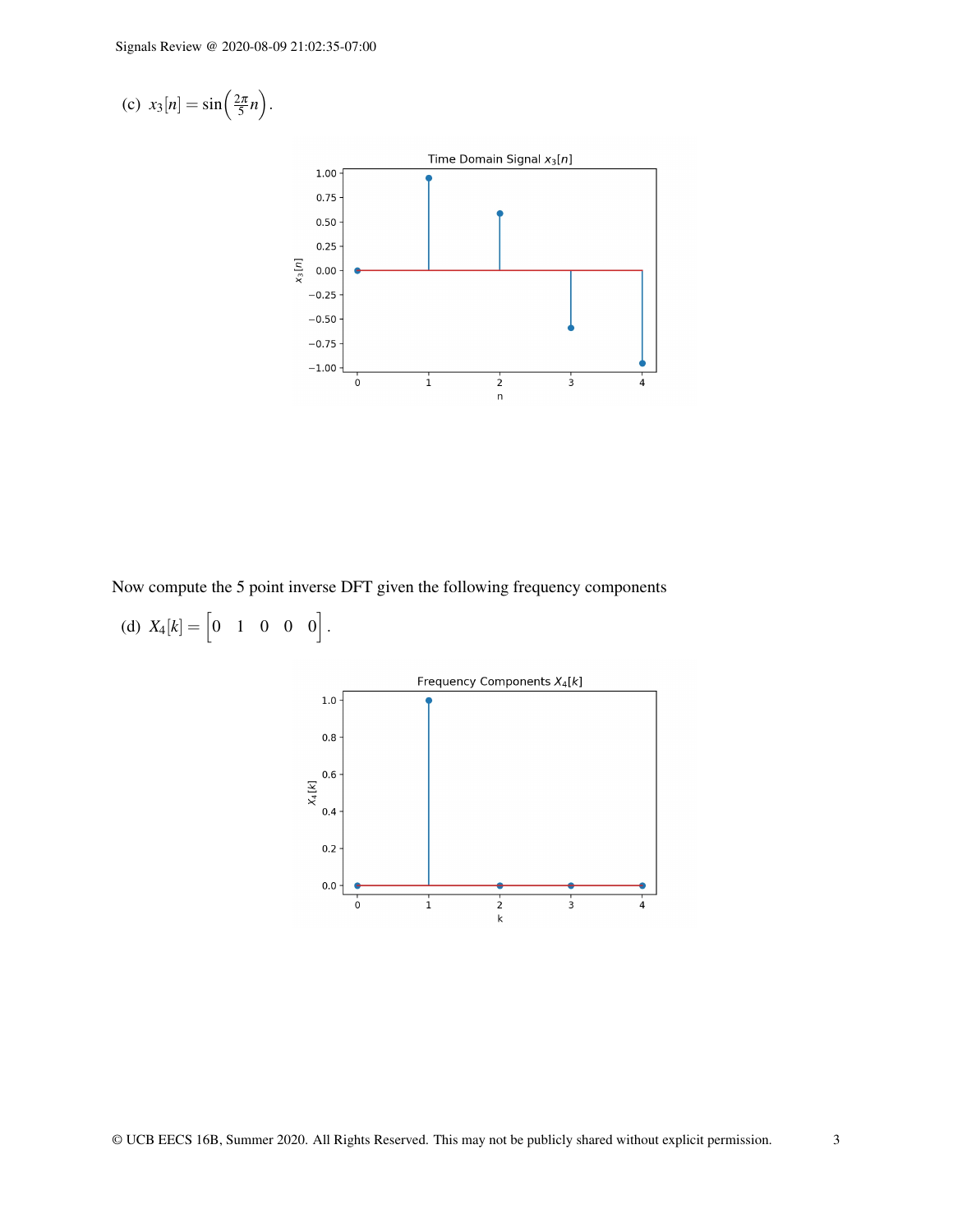(e) 
$$
X_5[k] = [0 \ 1 \ 1 \ 1 \ 1]
$$
.



(f) 
$$
X_6[k] = \cos\left(\frac{2\pi}{5}k\right)
$$
.  
\nFrequency Components  $X_6[k]$   
\n0.75  
\n0.75  
\n0.50  
\n0.50  
\n0.25  
\n0.25  
\n0.25  
\n0.00

 $\ddot{\mathbf{0}}$ 

 $-0.25$  $-0.50$  $-0.75$ 

 $\overline{ }$ 

 $\frac{1}{1}$ 

 $\frac{1}{2}$ 

 $\frac{1}{3}$ 

 $\overline{4}$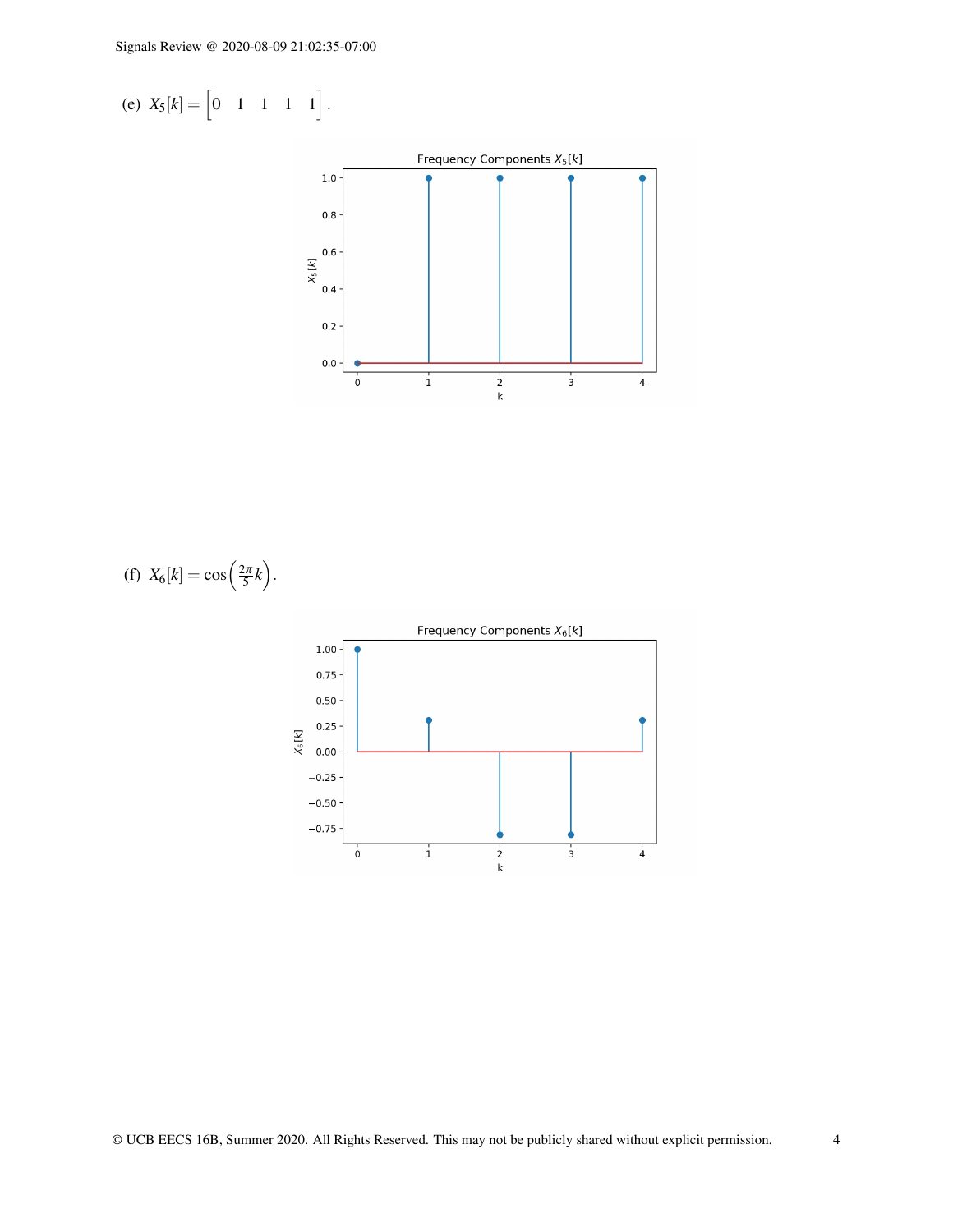## 3. DFT and Finite Sequences (X points)

Consider a system  $A\{\vec{x}\}\$  which operates on length-8 sequences.



This system:

- 1) computes the  $DFT_8$  of the sequence,
- 2) multiplies the first 4 elements ( $k = 0, 1, 2, 3$ ) by  $-j$  and the next 4 elements ( $k = 4, 5, 6, 7$ ) by *j*, and
- 3) computes the IDFT $_8$  of the result.
- (a) Is the system linear?

(b) The system is applied on an input sequence  $x[n] = \sin(\frac{\pi}{4}n)$ ,  $0 \le n < 8$ . What is  $y[n]$ , the output of the system? Full credit will only be given to the simplest expression.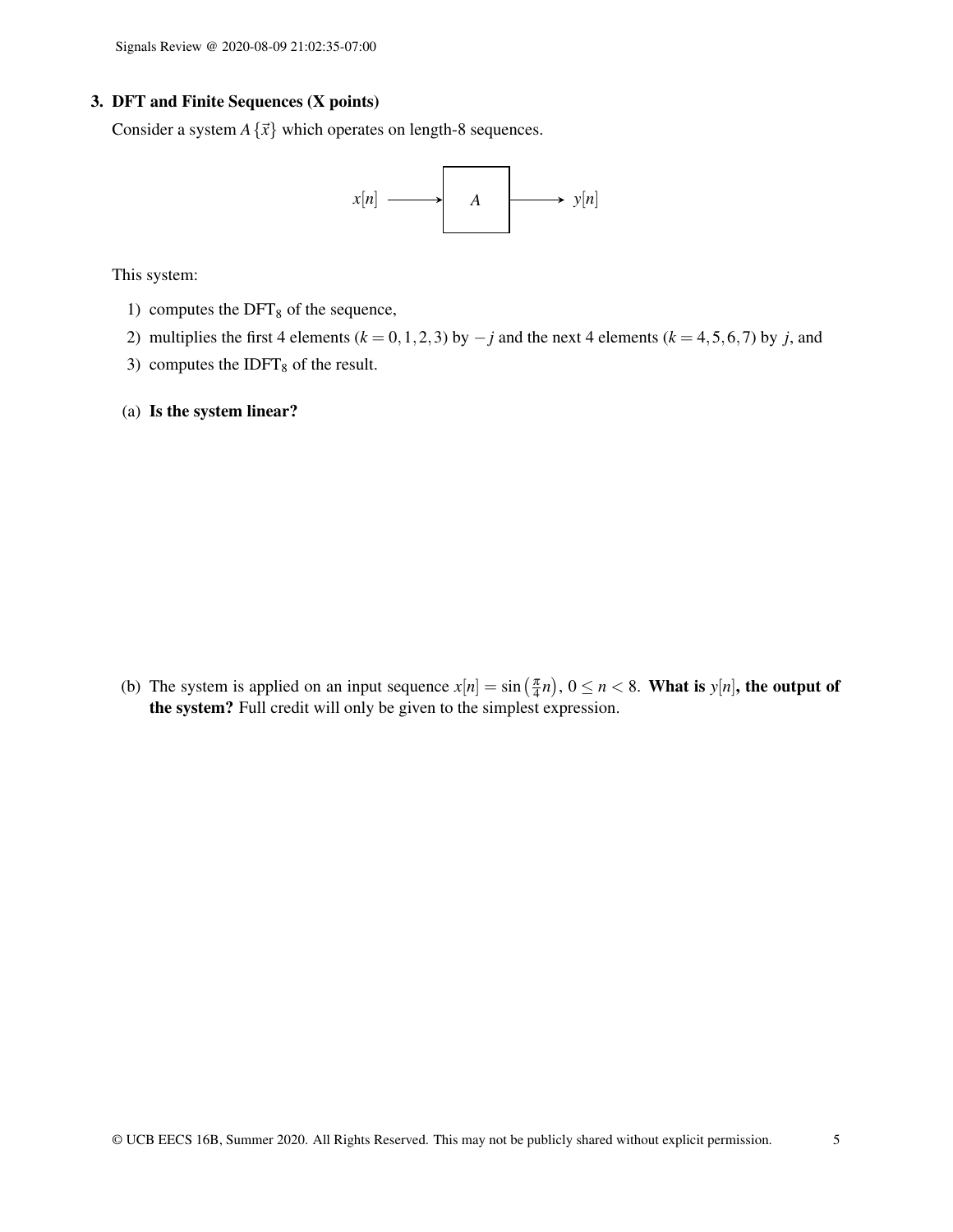(c) We apply two such systems in series to an *arbitrary sequence*  $x[n], 0 \le n < 8$ :



Express  $y[n]$  in terms of  $x[n]$ . Full credit will only be given to the simplest expression.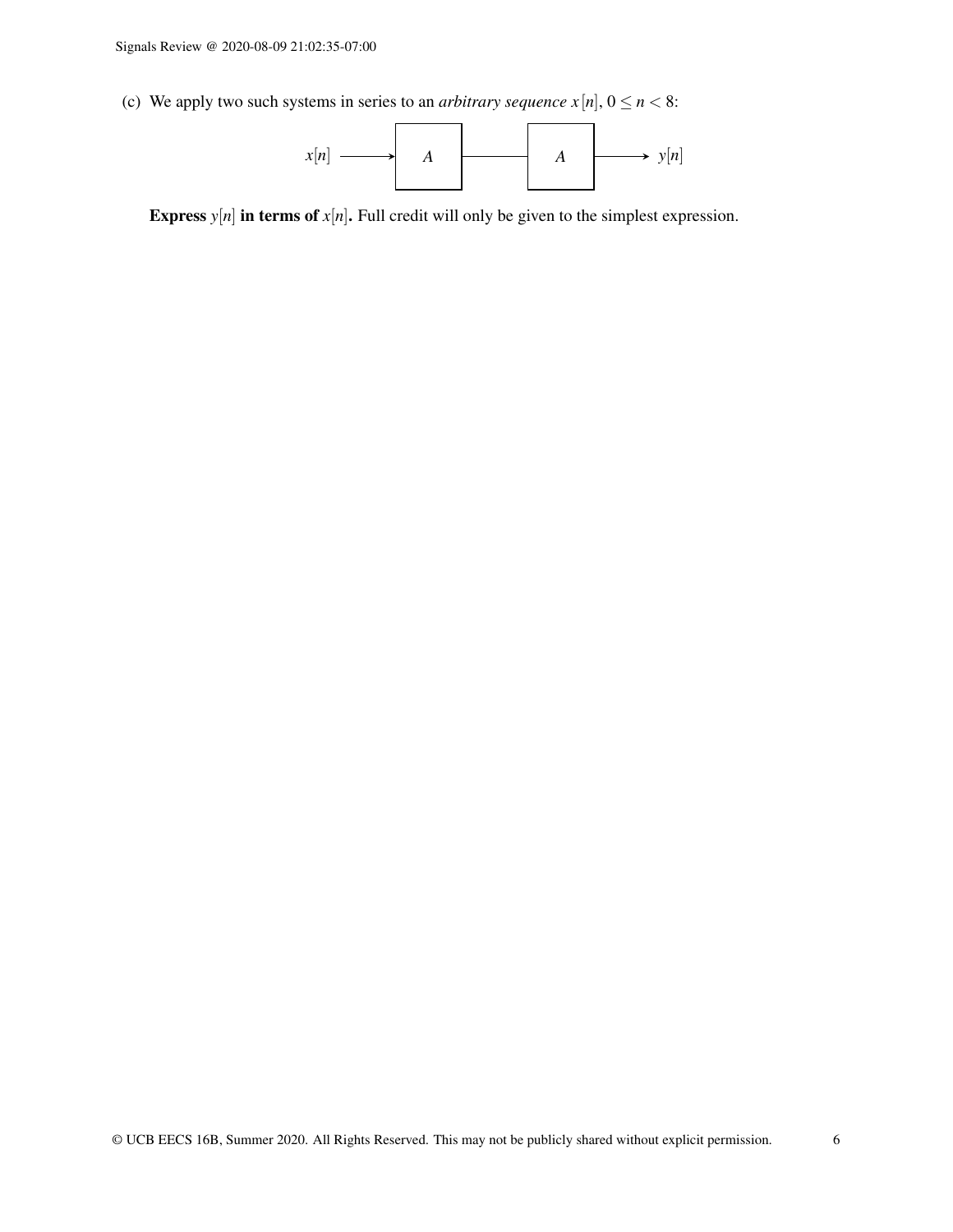# 4. Integration by Convolution

Consider the following system that acts as a discrete-time integrator.

$$
y[n] - y[n-1] = x[n] \tag{1}
$$

We will assume that  $y[n] = 0$  for  $n < 0$ .

(a) Show that this system is LTI.

(b) What is the system's imuplse response?

(c) Suppose we input the unit step 
$$
x[n] = u[n] = \begin{cases} 1 & n \ge 0 \\ 0 & n < 0 \end{cases}
$$
. What is the output  $y[n]$ ?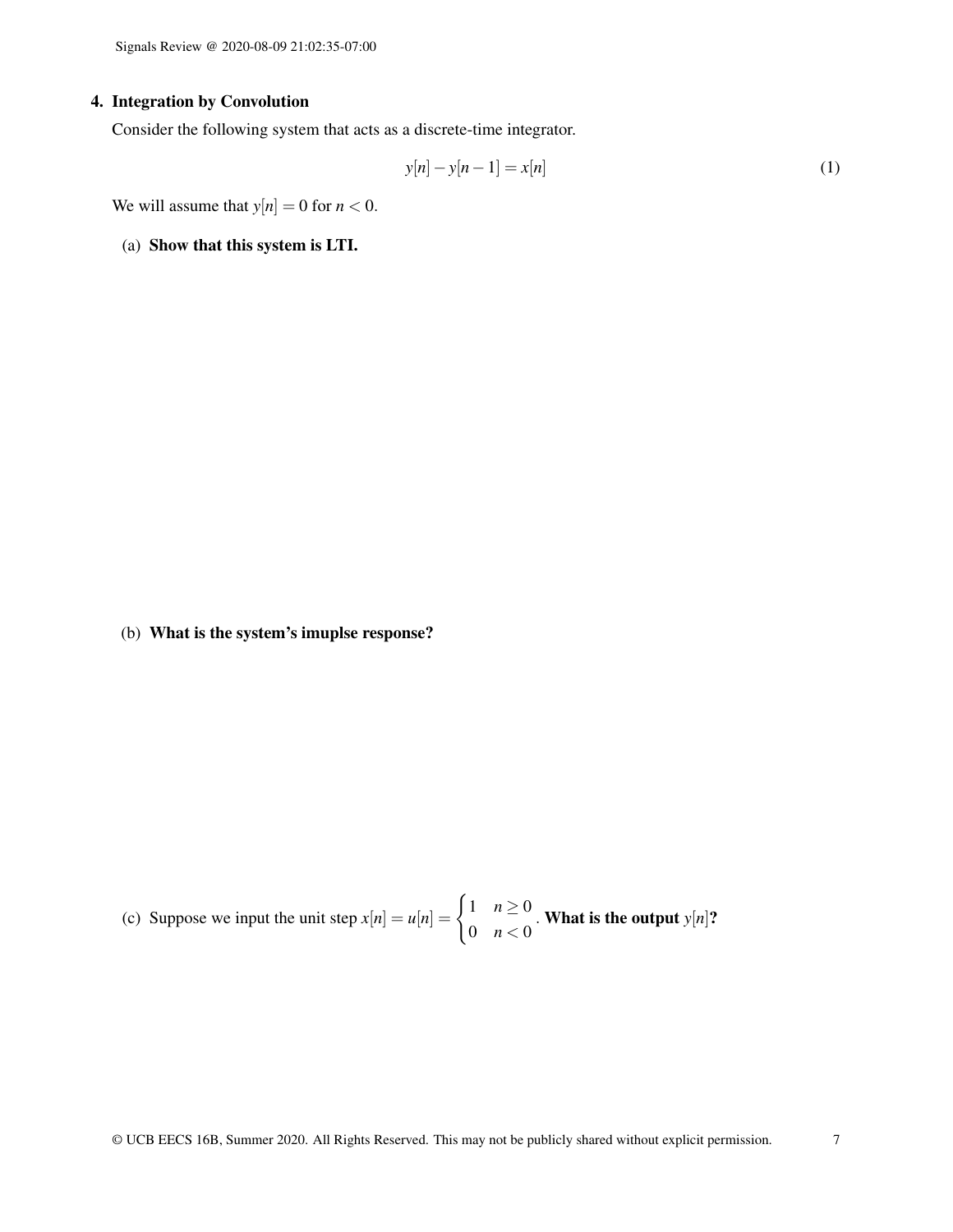(d) Now let's create a new system of the following model



where each  $H_{int}$  represents one integrator system. How can we express the input-output relationship of  $x[n]$  and  $y[n]$ ?

(e) What is the impulse response of this new system?

(f) If we input  $x[n] = u[n]$  to this new system, what would the output  $y[n]$  be? *Hint: What is the integrator system doing? If you aren't sure, look back at part (c).*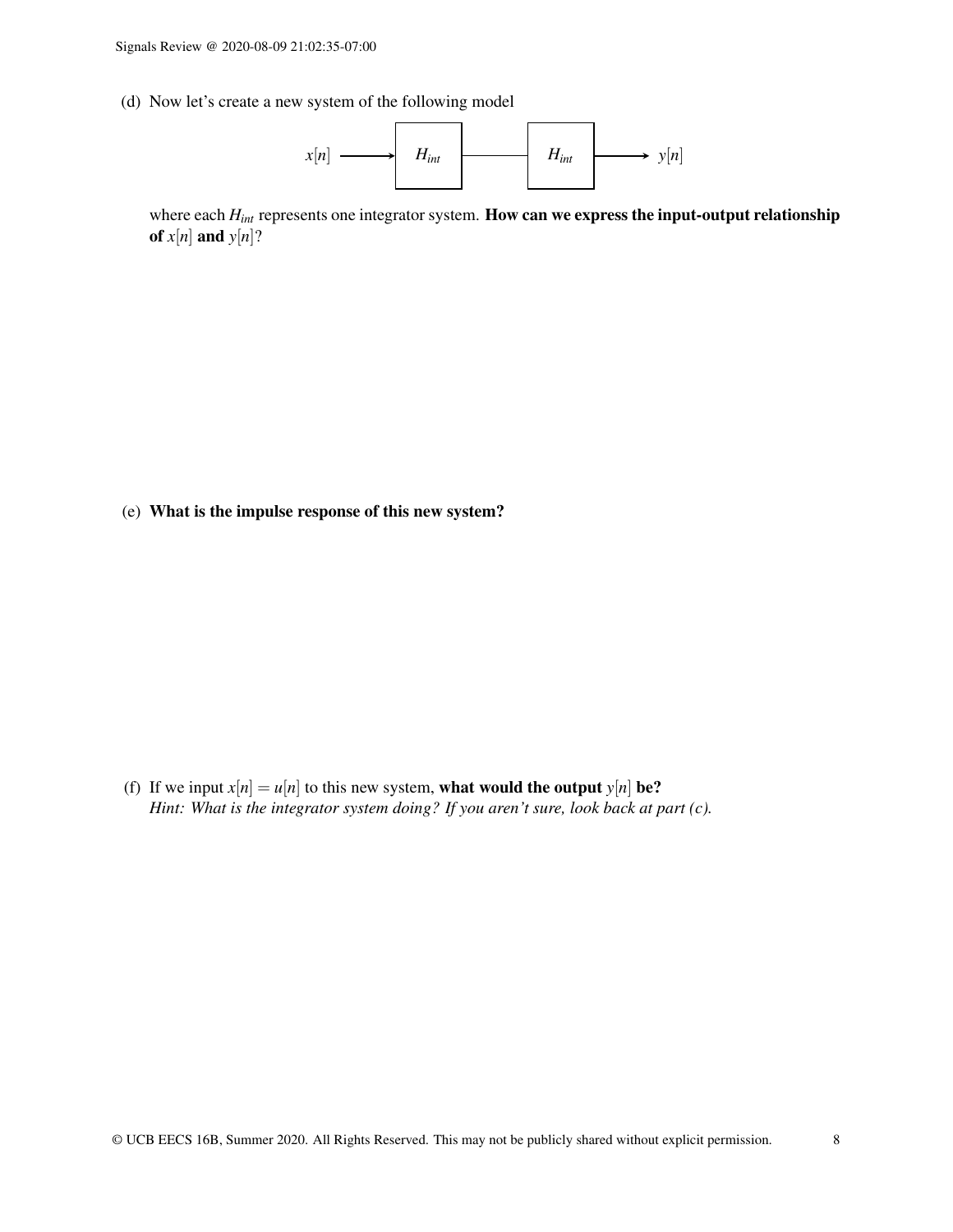### 5. Stability of State Space Systems (X points)

Consider a discrete time state space system

$$
\vec{x}[n+1] = \mathbf{A}\vec{x}[n].
$$

For which of the following possible matrices A is the system stable? Explain your answers.

(a)  $(X<sub>pts</sub>)$ 

$$
\mathbf{A} = \frac{1}{4} \begin{bmatrix} 1 & -1 \\ -1 & 1 \end{bmatrix}
$$
 Stable? Yes / No  
Explanation:

(b) (X pts)

$$
\mathbf{A} = \frac{1}{2} \begin{bmatrix} 1 & 0 & -1 & 0 \\ 0 & 1 & 0 & -1 \\ -1 & 0 & 1 & 0 \\ 0 & -1 & 0 & 1 \end{bmatrix}
$$

| Stable?      | Yes / |  | - No |  |  |  |
|--------------|-------|--|------|--|--|--|
| Explanation: |       |  |      |  |  |  |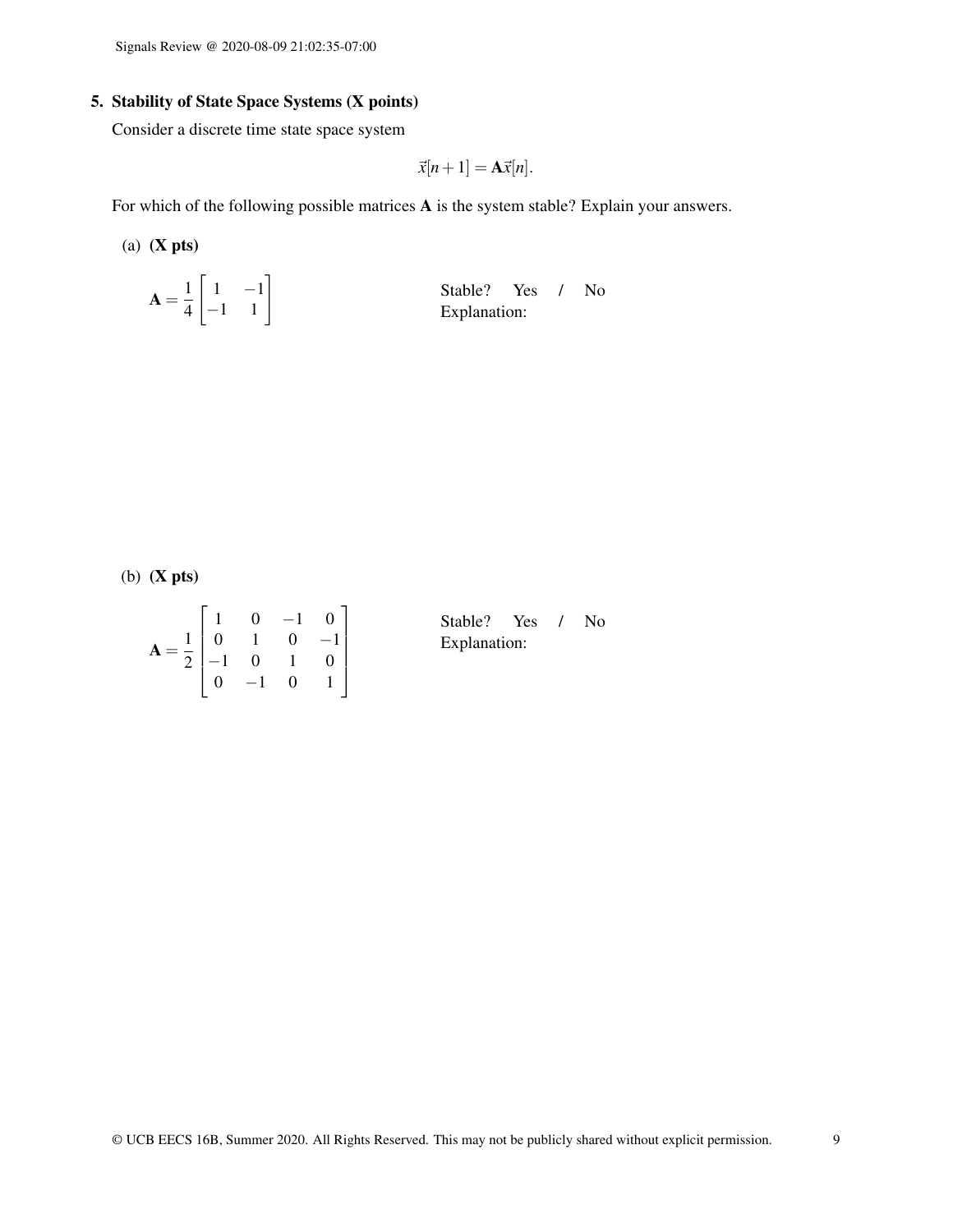For parts (c) and (d), consider a continuous time system

$$
\frac{\mathrm{d}\vec{x}(t)}{\mathrm{d}t} = \mathbf{A}\vec{x}(t).
$$

 $(c)$  (X pts)

$$
\mathbf{A} = \begin{bmatrix} -1 & 1 & -1 & 1 & -1 & 1 \\ 1 & -1 & 1 & -1 & 1 & -1 \\ -1 & 1 & -1 & 1 & -1 & 1 \\ 1 & -1 & 1 & -1 & 1 & -1 \\ -1 & 1 & -1 & 1 & -1 & 1 \\ 1 & -1 & 1 & -1 & 1 & -1 \end{bmatrix} \qquad \begin{array}{c} \text{Stable?} \quad \text{Yes} \quad / \quad \text{No} \\ \text{Explanation:} \\ \text{Explanation:} \end{array}
$$

(d)  $(X$  pts) Recall that we are still considering the continuous time system.

| $\mathbf{A} = \begin{bmatrix} -2 & 1 & 0 & -1 \\ -1 & -2 & 1 & 0 \\ 0 & -1 & -2 & 1 \\ 1 & 0 & -1 & -2 \end{bmatrix}$ |  |  | Stable? Yes / No<br>Explanation: |
|-----------------------------------------------------------------------------------------------------------------------|--|--|----------------------------------|
|                                                                                                                       |  |  |                                  |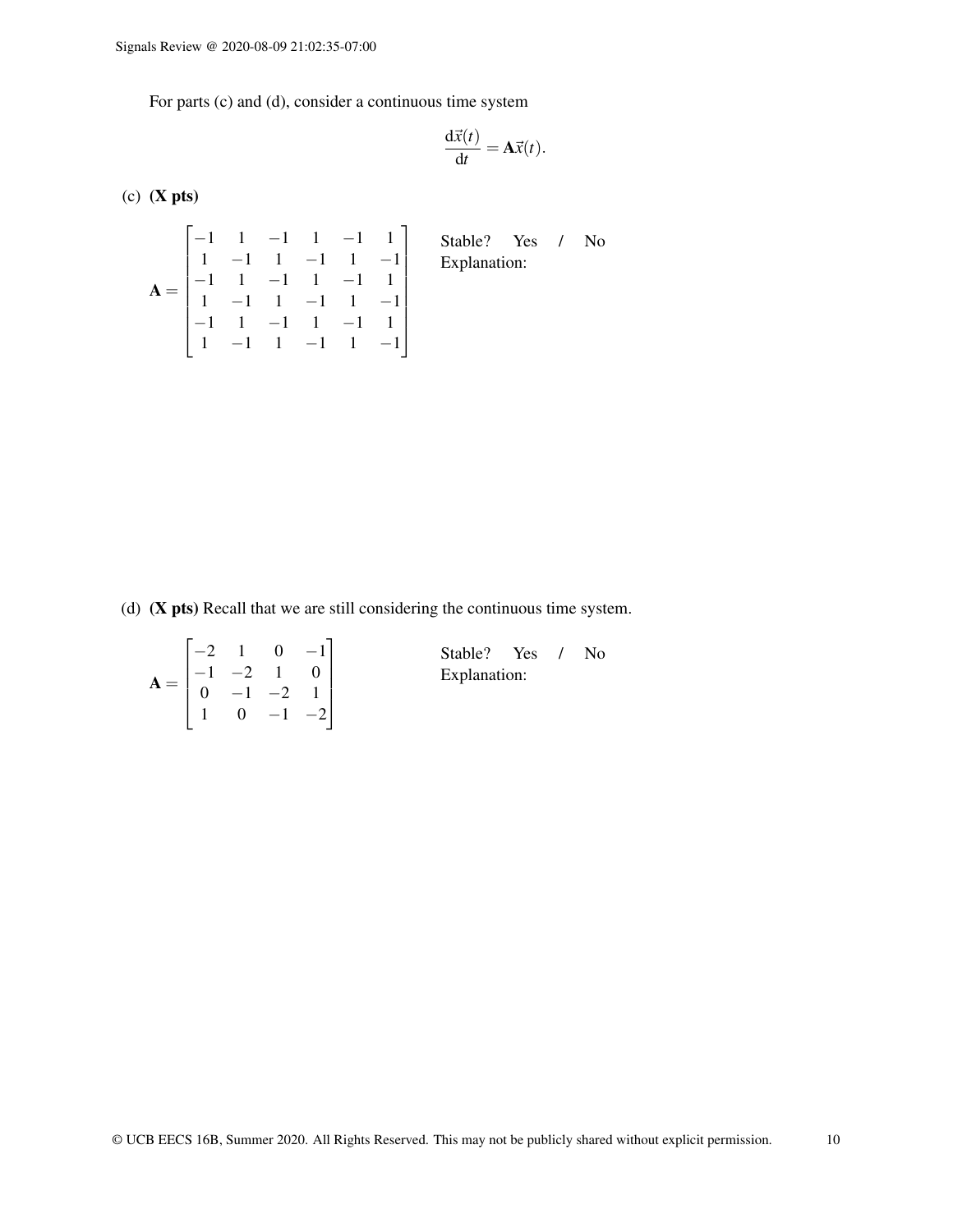### 6. Signals and Systems (X points)

Consider a discrete time observable system

$$
\vec{x}[n+1] = \mathbf{A}\vec{x}[n] + \mathbf{B}u[n]
$$

$$
y[n] = \mathbf{C}\vec{x}[n],
$$

where  $A \in \mathbb{R}^{N \times N}$ ,  $B \in \mathbb{R}^{N \times 1}$ , and  $C \in \mathbb{R}^{1 \times N}$  are *unknown*. The system is in the state  $\vec{x} = \vec{0}$  before any input is applied and is therefore LTI.

(a) (**X** pts) Given the following input-output pairs  $u[n]$  and  $y[n]$ , what is the impulse response  $h[n]$  of the system? Assume that the signals are 0 everywhere else.

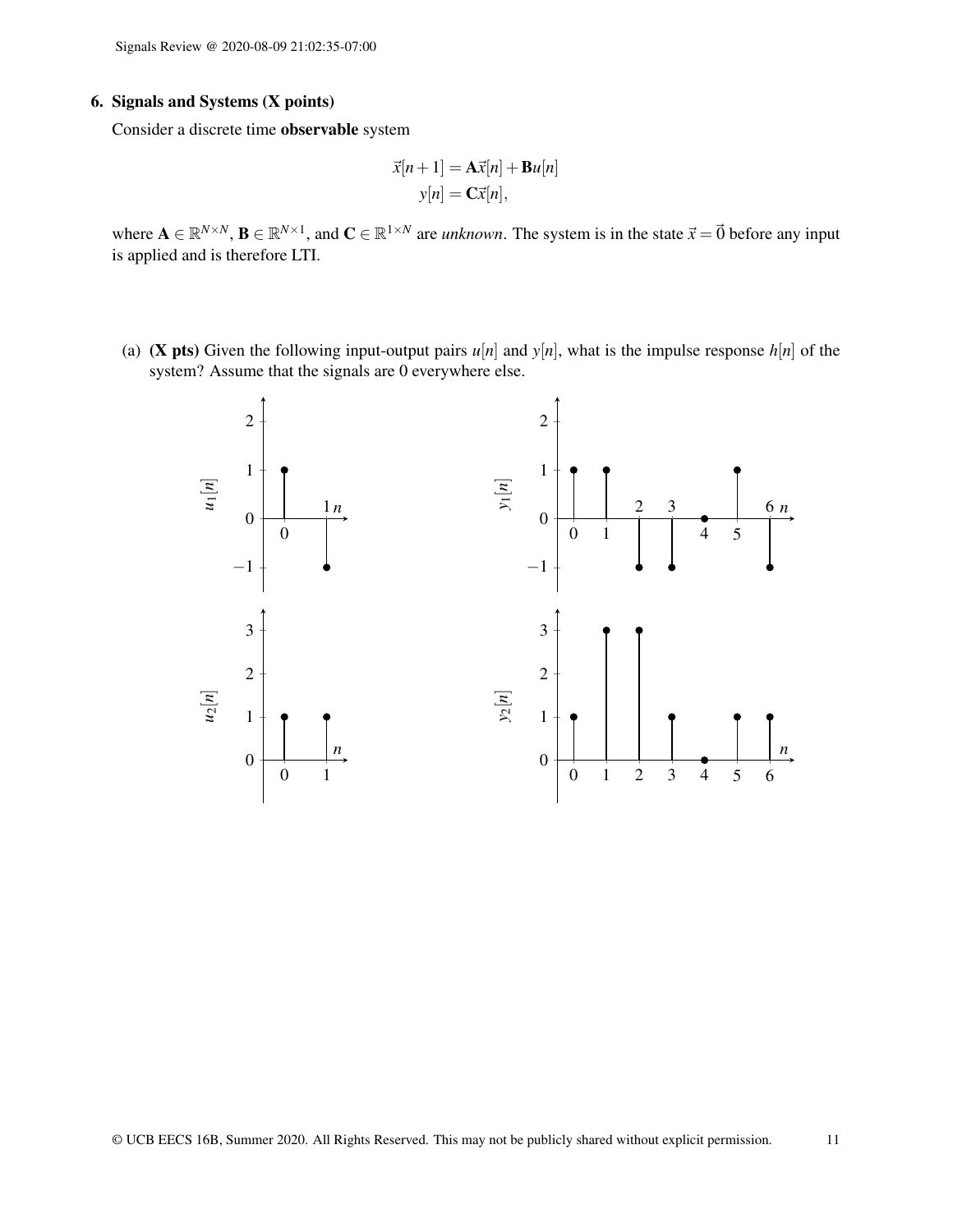(b) (X pts) Is the system BIBO stable?

(c) (**X** pts) Given the unit step input  $u[n] = \begin{cases} 1, & n \ge 0 \\ 0, & n \ge 0 \end{cases}$  $0, \quad n < 0$ , the system's output eventually reaches a steady state value. At what time step does the output reach the steady state value and what is the steady state value of the output?